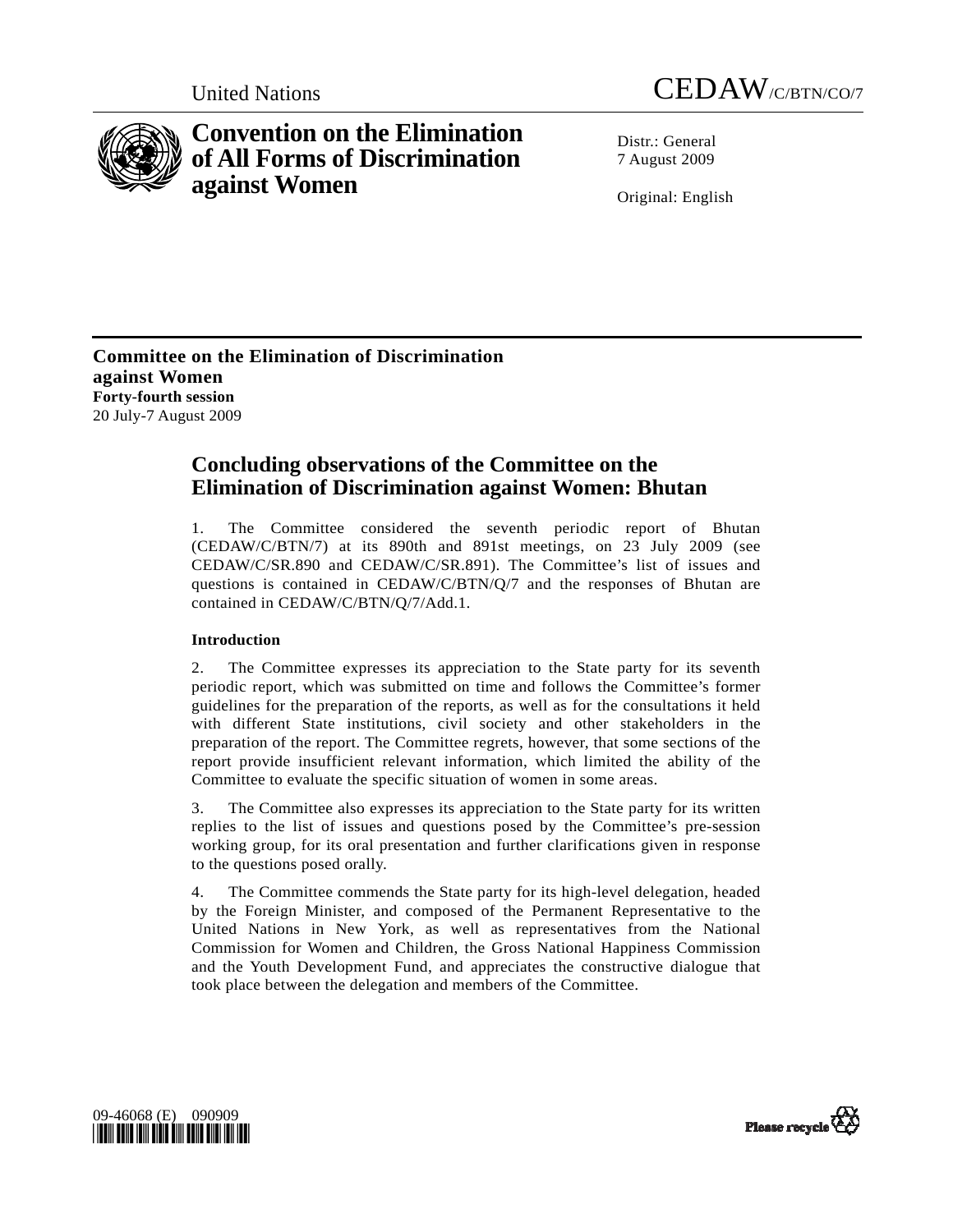#### **Positive aspects**

5. The Committee commends the State party for its transition to a Democratic Constitutional Monarchy in 2008, which provides a firm foundation for a sustainable and vibrant democracy.

6. The Committee welcomes the National Commission on Women and Children (NCWC) National Plan of Action for Gender, the first of its kind in the State party, the setting up of a network of Gender Focal Points, including in the armed forces, and the identification of the issue of gender as a cross-cutting development theme in the 10th five-year plan of the Gross National Happiness Commission, which also devotes a chapter to women in development.

7. The Committee commends the State party for its recent ratification of the two Optional Protocols to the Convention on the Rights of the Child. The Committee also welcomes recent legislative developments, including the adoption of the State party's first written Constitution.

8. The Committee welcomes the commitment of the State party expressed during the interactive dialogue to fully implement the Convention and to further improve the progress already achieved in certain areas.

#### **Principal areas of concern and recommendations**

9. **While recalling the State party's obligation systematically and continuously to implement all the provisions of the Convention, the Committee views the concerns and recommendations identified in the present concluding observations as requiring the priority attention of the State party between now and the submission of the next periodic report. Consequently, the Committee calls upon the State party to focus on those areas in its implementation activities and to report on action taken and results achieved in its next periodic report. It also calls upon the State party to submit the present concluding observations to all relevant ministries, other Government structures at all levels, Parliament and the judiciary in order to ensure their effective implementation.**

#### **Parliament**

10. **While reaffirming that the Government has the primary responsibility and is particularly accountable for the full implementation of the State party's obligations under the Convention, the Committee stresses that the Convention is binding on all branches of Government and invites the State party to encourage its national Parliament, in line with its mandate and procedures, where appropriate, to take the necessary steps with regard to the implementation of these concluding observations and the Government's next reporting process under the Convention.**

## **Legal status of the Convention and definition of discrimination**

11. While welcoming the adoption in 2008 of the first written Constitution, the efforts of the State party to integrate the provisions of the Convention into the Constitution, and the indication by the delegation that most laws have been harmonized with the Convention, the Committee is concerned that the Constitution does not explicitly include a provision on the applicability of international treaties,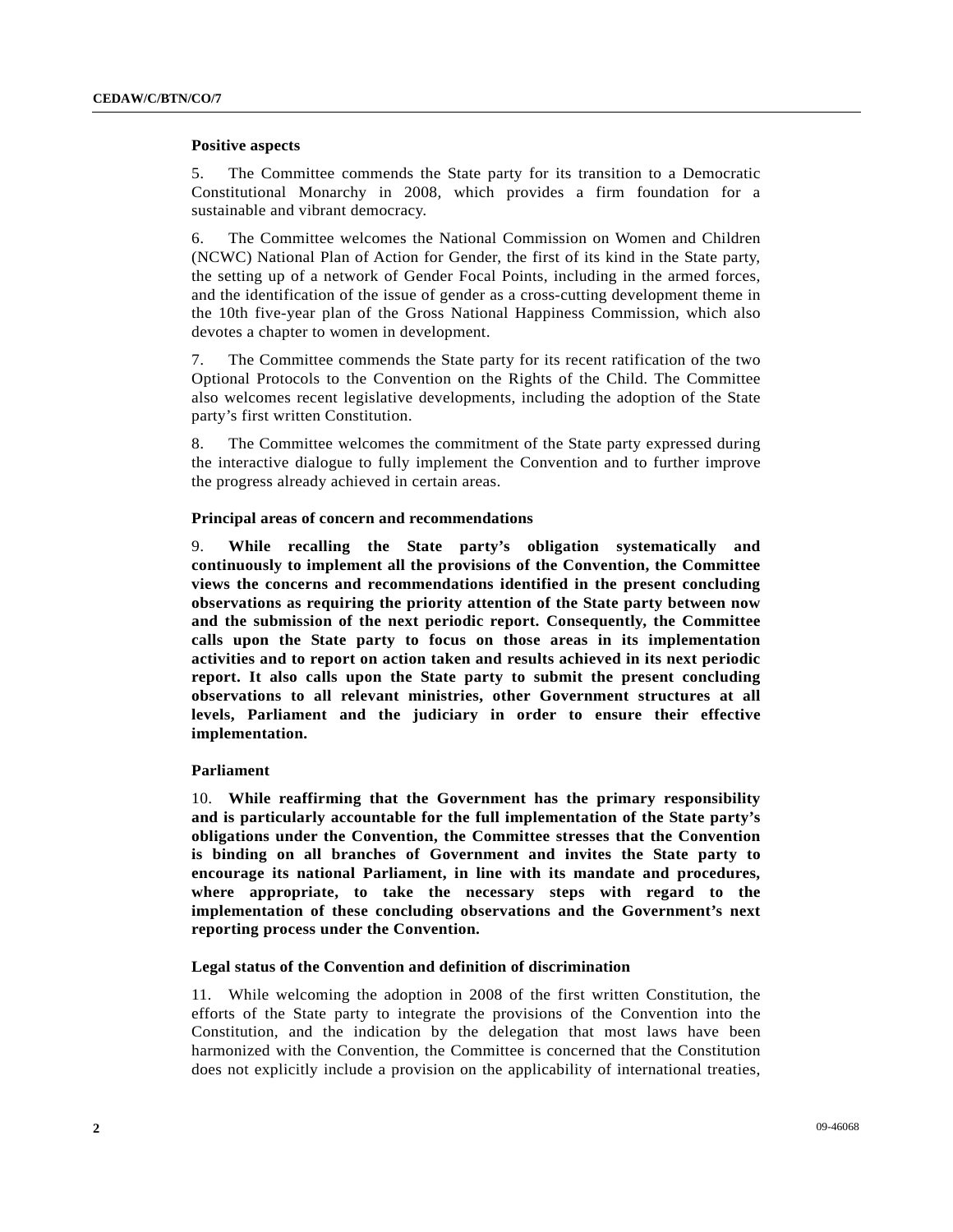including the Convention, and that it does not specify that, in the event of a conflict between national law and the Convention, the Convention would prevail. The Committee notes that article 7 of the Constitution provides for equal protection before the law which, as the delegation explained, should be interpreted to include formal and substantive equality between men and women, and that article 9 contains specific provisions to safeguard the rights of women. The Committee is concerned, however, that the provisions contained in articles 7 and 9 of the Constitution may be narrowly interpreted and regrets that the Constitution does not contain an express and comprehensive definition of discrimination against women in line with article 1 of the Convention, which prohibits both direct and indirect discrimination.

12. **The Committee calls on the State party to consider enacting appropriate national legislation, containing a prohibition of discrimination against women, both direct and indirect, in line with articles 1 and 2 (b) of the Convention, as well as the principle of formal and substantive equality between men and women, in accordance with article 2, subparagraph (a), of the Convention. The Committee further calls on the State party explicitly to provide in its Constitution or other appropriate legislation that the provisions of international human rights agreements, in particular the Convention, are directly applicable at the domestic level and prevail over conflicting legislation.**

#### **National machinery for the advancement of women**

13. The Committee acknowledges the important work of the National Commission for Women and Children and the institutional changes that it underwent in 2008, including its new status as an autonomous body; its diverse membership, including representatives of the Government, the media, NGOs, the private sector and the armed forces to ensure that all sectors of society are involved in issues related to women and children; its new functions, which include receiving complaints, reviewing national legislation and providing training; and the creation of Gender Focal Points. The Committee is concerned, however, that not enough resources have been allocated to the National Commission to ensure that it can effectively carry out its new functions, that it has low visibility in rural and remote areas and that its independence may be limited by the fact that it is chaired by a Cabinet minister. The Committee is further concerned that the Commission deals both with women and children, thereby reinforcing stereotypes regarding the role of women in society.

14. **The Committee recommends that the State party provide additional financial and human resources to the Commission in order to enhance its effectiveness, and increase its capacity to coordinate and monitor actions related to women's rights and gender equality at all levels, as well as to receive and investigate complaints. The Committee further recommends that the network of Gender Focal Points be strengthened, in particular through placing them at regional and local levels, including in remote and rural areas. In addition, the Committee recommends that consideration be given to ways of reinforcing the Commission's autonomy, independence and accountability, as well as ensuring that there is a clear separation of the Commission's functions in respect of women, on the one hand, and children on the other.**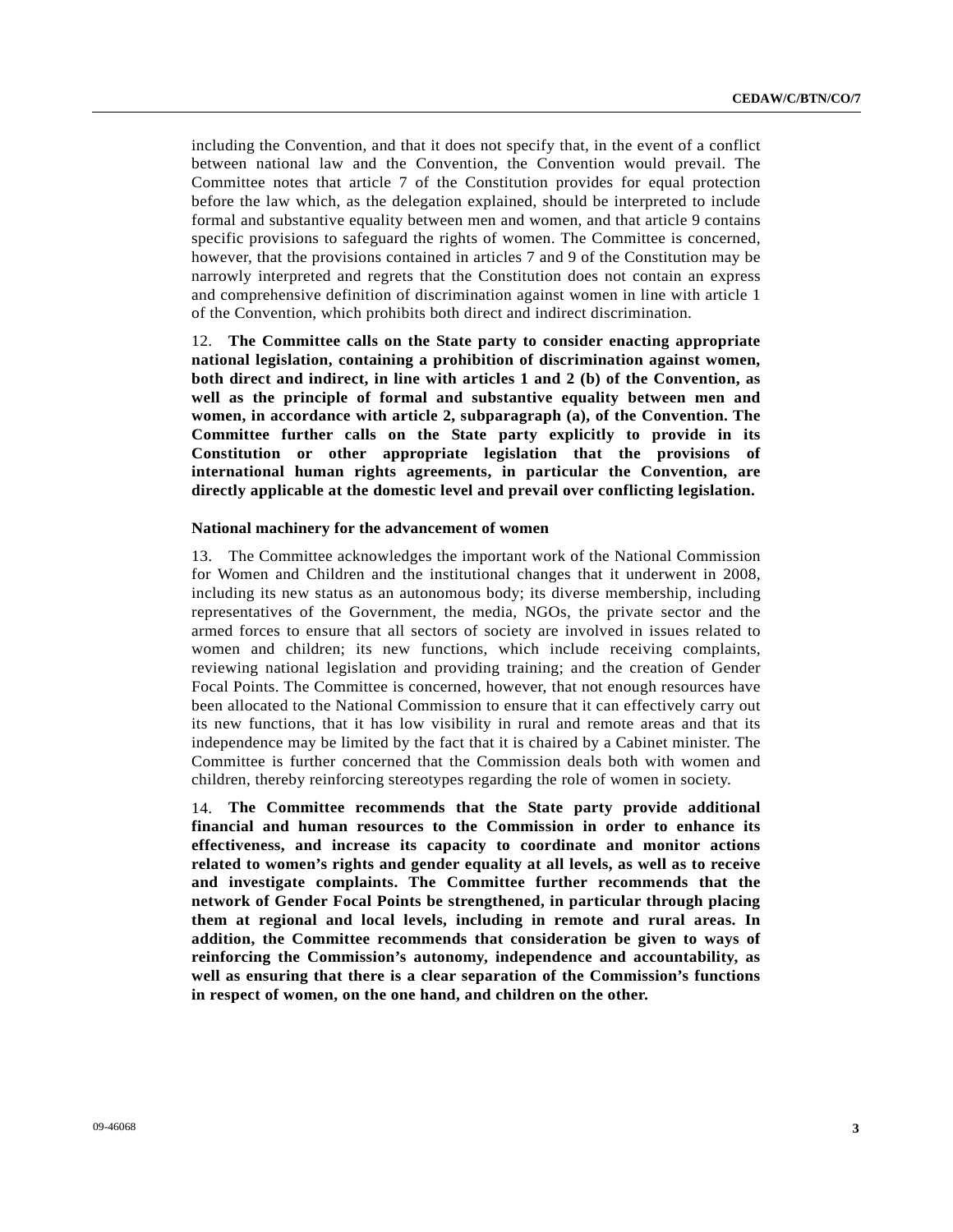## **Temporary special measures**

15. While noting that the State party indicated it would consider the adoption and implementation of temporary special measures where needed, the Committee is concerned that temporary special measures have not been used to accelerate de facto equality between women and men in all areas covered by the Convention, in particular with regard to access of women to secondary and higher education and the participation of women in public and political life. The Committee is also concerned that a clear understanding of the concept of temporary special measures, as well as the reason for their application in line with article 4, paragraph 1, of the Convention and further explained in the Committee's general recommendation No. 25, seems to be lacking in the State party.

16. **The Committee encourages the State party to introduce specific legislation providing for the adoption and implementation of temporary special measures in accordance with article 4, paragraph 1, of the Convention and the Committee's general recommendation No. 25 in order to accelerate the realization of women's de facto equality with men in all areas where women are underrepresented, or in rural and remote areas. The Committee recommends that the State party raise public awareness about the importance of temporary special measures in accelerating the process of gender equality.**

#### **Political participation and participation in public life**

17. While taking due note of the fact that 54.2 per cent of the voters at the last elections were women, the Committee is concerned at the low rate of representation of women at all levels of public and political life, particularly at a time when society is undergoing significant transformation. The Committee is especially concerned at the low level of participation of women in decision-making bodies, including Parliament (13.88 per cent), the Government and the diplomatic service, and at the regional and local levels, and that the rate of participation has, in some cases, decreased in recent years.

18. **The Committee requests that the State party implement, as a matter of urgency, sustained policies aimed at the promotion of women's full, active and equal participation in decision-making in all areas of public and political life. In particular, the Committee encourages the State party to review criteria required for certain positions when such requirements turn into obstacles or barriers to women's access to decision-making. It also recommends the use of temporary measures according to article 4, paragraph 1, of the Convention and in the Committee's general recommendation Nos. 25 and 23. The Committee further recommends the implementation of awareness-raising activities about the importance of women's participation in decision-making positions during the current transition of society as a whole, including in its remote and rural areas.**

#### **Violence against women**

19. The Committee welcomes the various initiatives taken by the Government to address sexual, gender-based and domestic violence, including the commissioning of a report on violence against women, setting up mobile police stations, training the police on gender issues, and initiatives taken by civil society, such as opening a crisis and rehabilitation centre for women victims of such violence. The Committee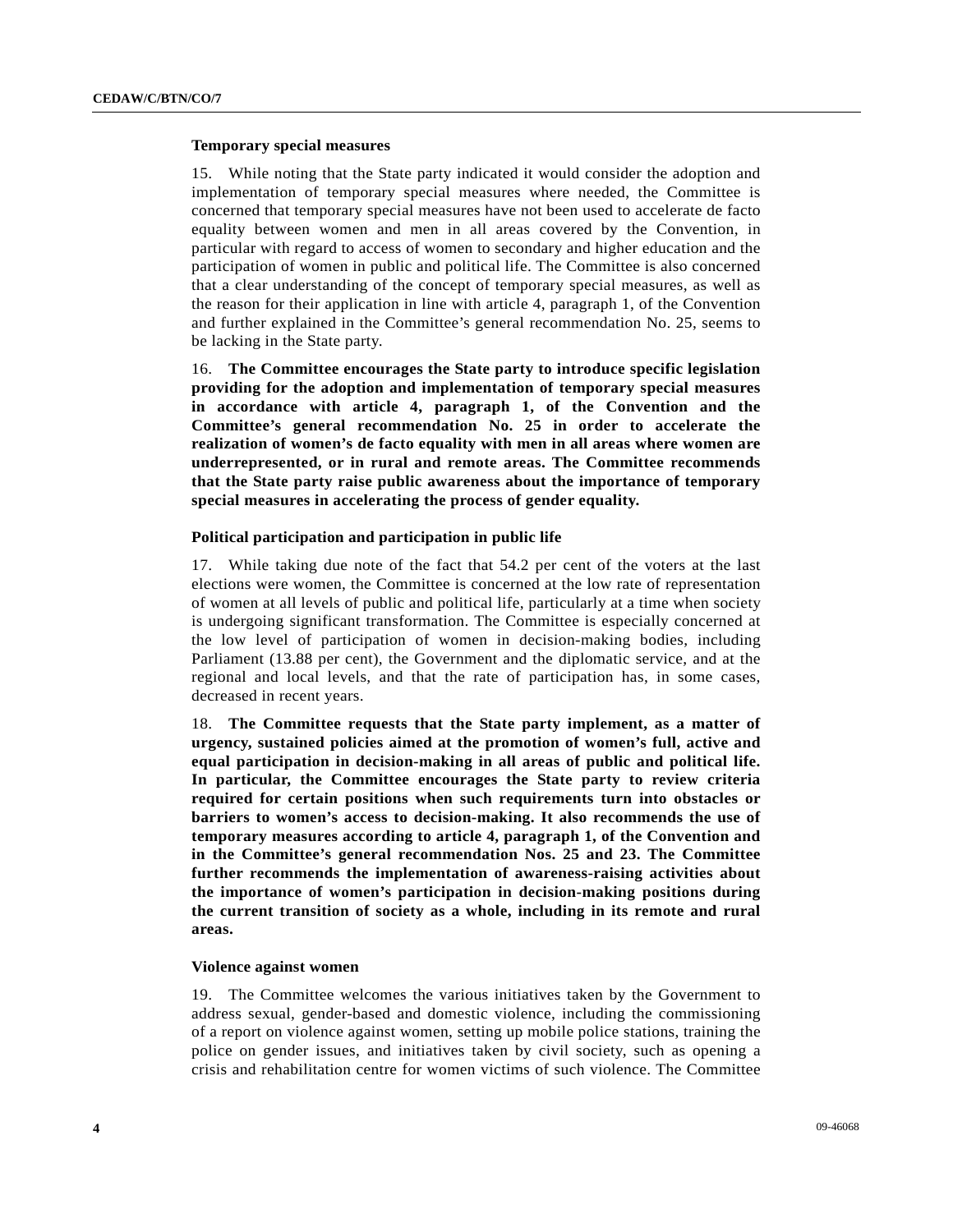further welcomes the delegation's indication that a bill on domestic violence would be tabled by 2010. The Committee is nonetheless concerned that violence has reportedly been experienced by women in marriage, within the family and at their workplaces, and that the State report has identified a low level of awareness among women of their rights and that there is a culture of silence. The Committee considers that there are many issues to address in the fight against violence against women, particularly in light of the very few court cases on sexual and other forms of violence against women. The Committee is further concerned that domestic girl child workers may be particularly vulnerable to such violence.

20. **The Committee urges the State party to give priority attention to eliminating all forms of violence against women, as well as increasing access to justice for women victims of such violations, including in remote and rural areas. The Committee encourages the State party to enact legislation, including on domestic violence, as a matter of priority. Such legislation should ensure that violence against women and girls constitutes a criminal offence and the basis of a civil claim; that perpetrators are prosecuted and punished in accordance with the seriousness of the offence; and that women and girls, including in remote and rural areas, who are victims of such violence have access to protection. The Committee encourages further training and awareness-raising for law-enforcement officials and health-care providers to ensure that they are sensitized to all forms of violence against women. The Committee also recommends that the State party adopt measures to increase the number of women working on these issues, including in the police force and other law-enforcement agencies.**

## **Trafficking**

21. Recalling the signing of the South Asian Association for Regional Cooperation (SAARC) Convention on Preventing and Combating Trafficking in Women and Children for Prostitution and welcoming new measures to combat trafficking, including the specific training of law-enforcement personnel and the introduction of mobile police units, the Committee nonetheless expresses concern at the growth of this phenomenon. The Committee is further concerned at the definitions of trafficking and prostitution included in the Penal Code, which may be at variance with the international definition of these terms, particularly where women trafficked for sexual exploitation are concerned. In addition, the Committee regrets the lack of information available on this issue in the State party's report, and is further concerned at the lack of protection for women at risk of trafficking, and the limited support, shelter and psychological help available to victims, as well as at the very low number of court cases on these and related issues.

22. **The Committee urges the State party to intensify its efforts to combat all forms of trafficking. It encourages the State party to undertake research to determine the scope of the problem, and to collect and analyse data on trafficking available to the police and international sources. Further, the Committee encourages the State party to align its national definition of prostitution and trafficking with international standards, and recommends that the State party intensify its efforts to provide support to girls and women at risk, including through the development of mechanisms for access to justice and alternative livelihood options as well as further training of the judiciary, law-enforcement personnel, including the border police, medical service**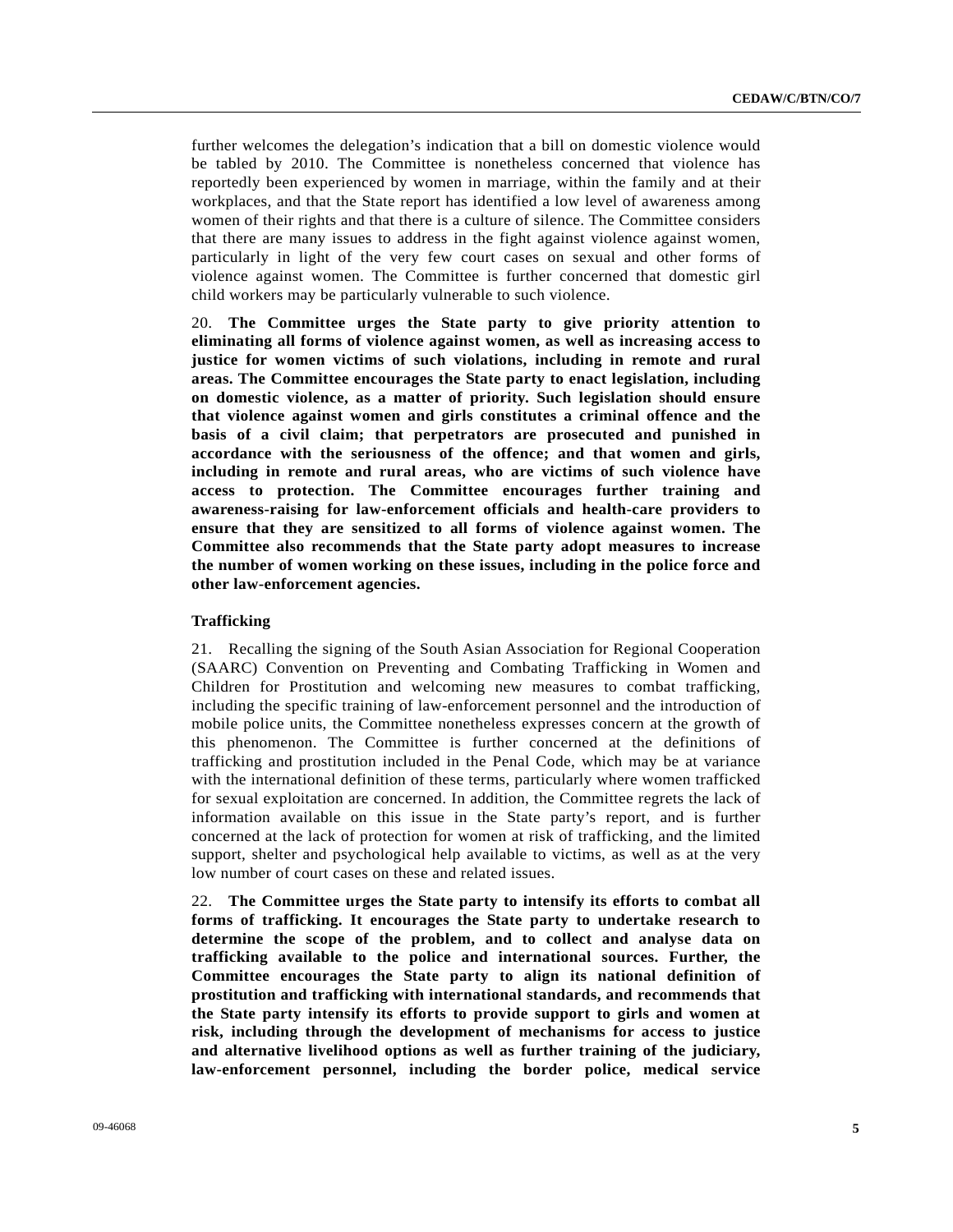## **personnel and social workers. The Committee further recommends that bilateral measures and agreements be considered with countries of origin and neighbouring countries.**

#### **Stereotypes and cultural practices**

23. While welcoming the efforts undertaken by the State party to address stereotypes and negative cultural practices, including the publication of the ethical Guidelines aimed at the media for reflecting an objective image of women, the Committee remains concerned that women are still facing various forms of discrimination both in the family and in public life, which perpetuate sex-specific roles and responsibilities.

24. **In line with its previous recommendations (A/59/38), the Committee urges the State party to analyse existing traditions and stereotyped views in order to assess their impact on the achievement of gender equality. It recommends that policies be developed and programmes be directed at men and women to support the elimination of stereotypes associated with traditional roles in the family, the workplace and society at large, and to prevent the emergence of new stereotypes that are discriminatory against women. It also recommends that the media be encouraged to project a positive image of women and the equal status and responsibilities of women and men both in the public and private spheres.**

#### **Education**

25. While noting the progress made regarding girls' enrolment in primary education, including that 83 per cent of qualified girls attend primary school, the impact of community primary schools and the expansion of the Continuing Education Programme, as well as the work done by NGOs in this field, the Committee is concerned at the growing gender gap and higher dropout rates of girls in secondary and further education. The Committee is also concerned at the limited access to schools for girls who live in rural and remote areas, due to a lack of qualified teachers and safe transportation and the inadequate infrastructure of the schools. The Committee is further concerned at the high rate of illiteracy among girls and women. While taking due account of the revision of textbooks to address the issue of gender sensitivity, the Committee remains concerned about traditional attitudes in some parts of the country, which may contribute to the low levels of education of women and girls.

26. **The Committee urges the State party to adopt and implement targeted measures to ensure equal access for girls and women to all levels of education. More specifically, the Committee recommends that the State party examine the possibility of providing incentives to girls and their families to encourage them to remain in schools. The State party should take all necessary steps to increase the number of qualified teachers, adequate educational infrastructure, including in rural and remote areas, as well as adequate transportation. The Committee also urges the State party to take measures, including the development of non-formal education, to address girls' and women's illiteracy, including through the continuation and increase of programmes for adult education. In addition, the Committee urges the State party to take the necessary steps to encourage pregnant girls and married girls to continue their education.**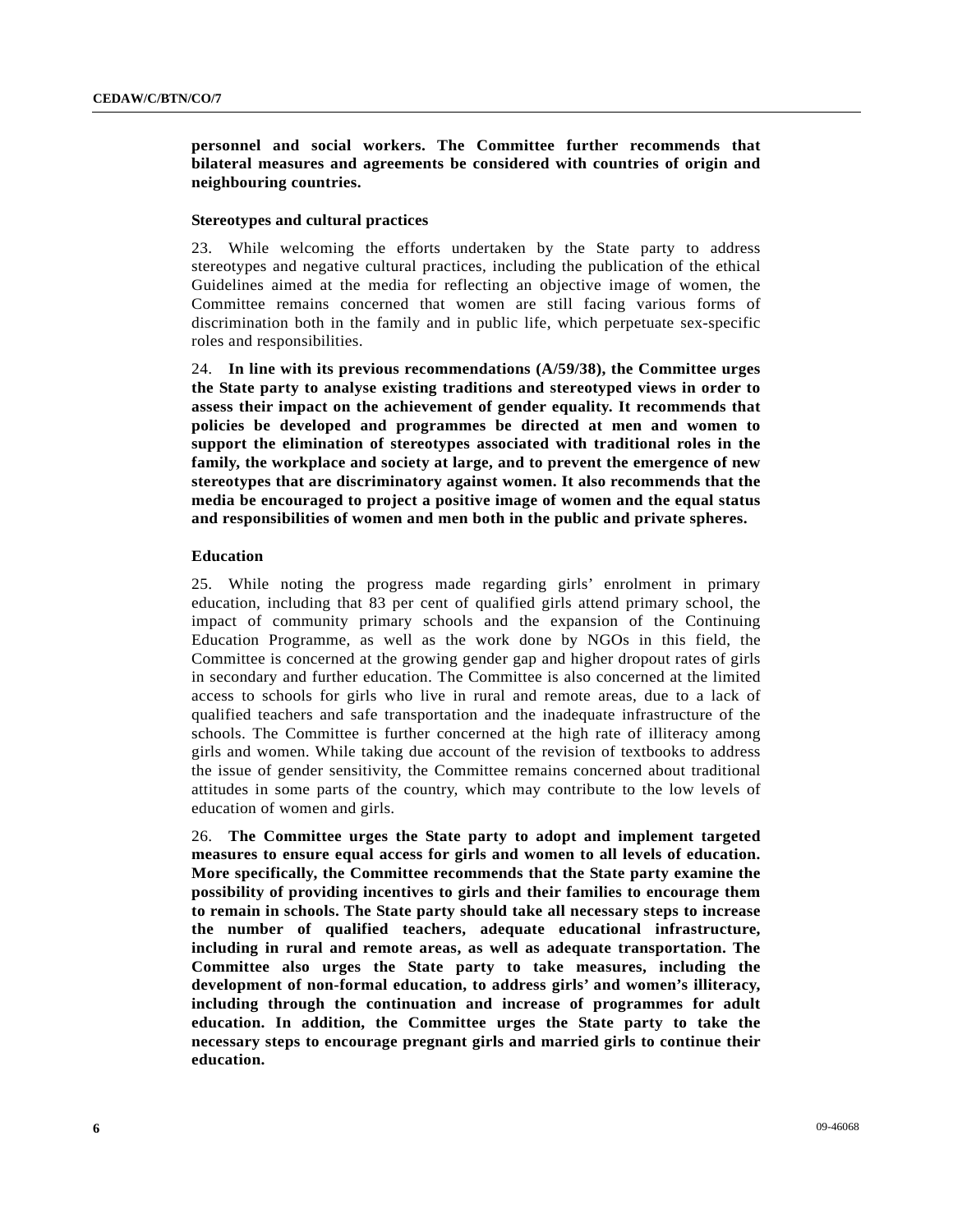## **Health**

27. While noting the free access to traditional and modern health care and the Government's intent to continue to commit the necessary resources in this field, as well as the major qualitative and quantitative progress made in certain areas of maternal and reproductive health care, the Committee is concerned at the lack of information provided on the overall health of women, including specific information on the morbidity and mortality rates and on early detection of women screened for breast, ovarian and uterine cancers. Regarding reproductive health, taking due account of the progress achieved regarding access to contraception, the Committee is concerned at the lack of information regarding the frequency of medical consultations for pregnant women, as well as information regarding family planning measures and sex education for young and adolescent girls, and its consequent impact on teenage pregnancies. The Committee is also concerned at the limited access to confidential medical care and advice in this context, and notes that despite efforts aimed at improving access to emergency general and reproductive medical care in remote and rural areas, this remains limited. Further, the Committee is extremely concerned at the prevalence of HIV/AIDS among women under the age of 25.

28. **The Committee recommends that the State party continue to take measures to improve women's access to general, mental health and reproductive health care, for all women, including older women, and women in rural and remote areas. The Committee requests the State party to provide information in its next periodic report regarding the existence of an integral health policy for women, including facilities for cancer screenings. It urges the State party to make every effort to increase women's access to health-care facilities and confidential medical assistance by trained personnel, in particular in rural and remote areas, despite the difficult terrain. It further recommends that family planning and reproductive health education be widely promoted, including in remote areas, and targeted at girls and boys, with special attention being paid to the prevention of early pregnancies and the control of sexually transmitted diseases. The Committee urges the State party to undertake comprehensive research to determine the factors leading to the feminization of HIV/AIDS, with a view to developing appropriate strategies to reduce women's vulnerability to the disease.**

#### **Employment**

29. While welcoming the adoption of the Labour and Employment Act, the Committee remains concerned at the high rates of reported cases of sexual harassment in the workplace. In addition, the Committee is concerned at the very high number of foreign and migrant workers, who may not benefit from basic rights and minimum protection, including access to basic health care. The Committee is also concerned about the feminization of poverty, particularly in rural areas and about the lack of data on poverty.

30. **The Committee recommends that the State party take effective measures to ensure access to remedial mechanisms, including access to justice, for women victims of sexual harassment. The Committee also recommends that the fundamental rights of all migrant workers, including women, be taken into consideration, including their right to basic health care. The Committee further recommends the creation of adequate job opportunities with decent pay for**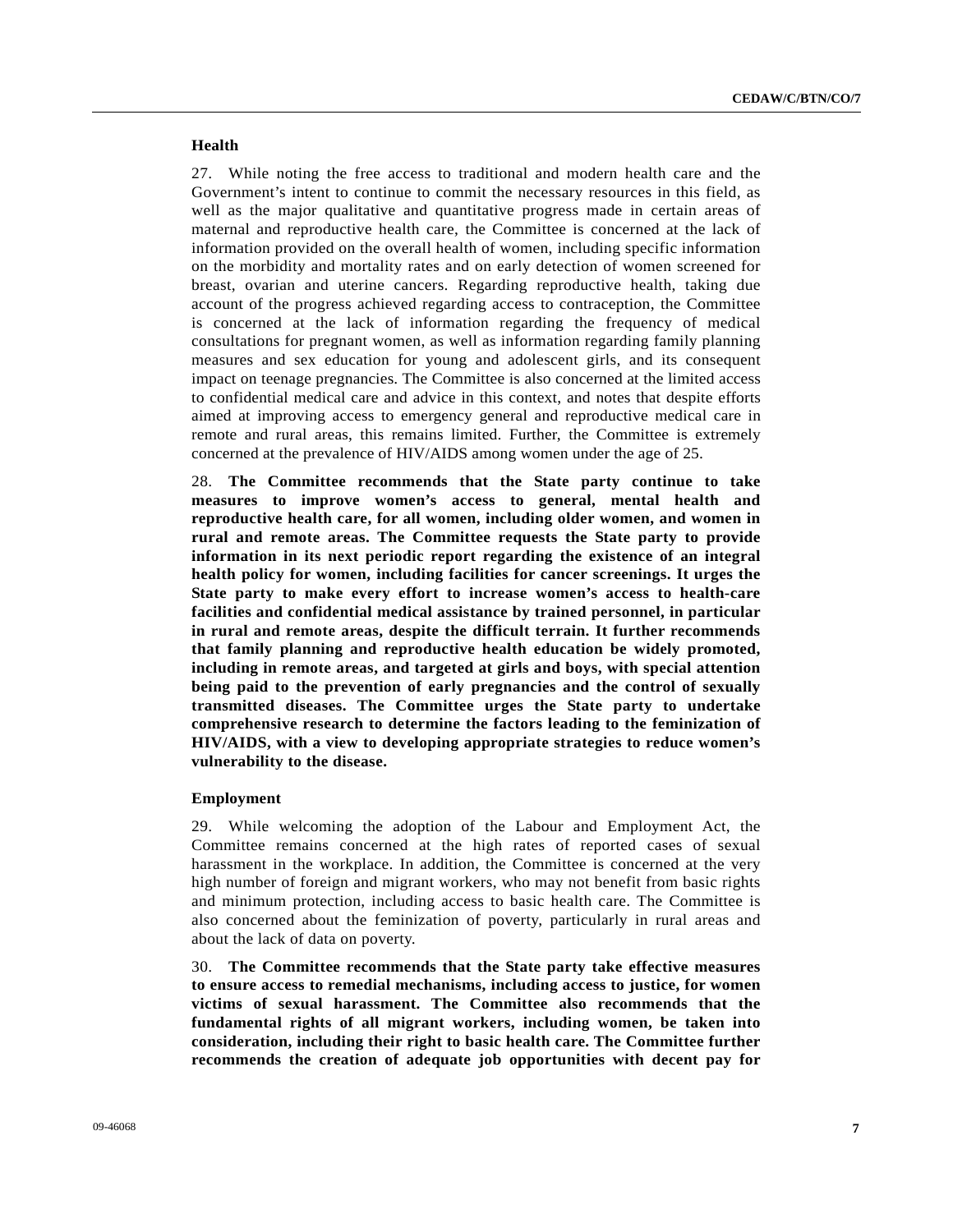**rural women, as well as the provision of a broad range of support services for women in the informal sector and the creation of access to market facilities. The Committee also calls upon the State party to provide social benefits to home-workers and to provide in its next periodic report sex-disaggregated data on poverty.**

31. The Committee is concerned at the persistence of child labour, in particular the situation of girl child domestic workers, mainly from rural and remote areas, who work long hours, do not have access to education and may be subject to violence.

32. **The Committee urges the State party to strengthen its efforts to eradicate domestic child labour abuse, and ensure that children, in particular girls, have access to education, health care and social protection, as well as enjoy the protection of the minimum labour standards elaborated by the International Labour Organization. Further, the Committee recommends that the State party engage in a public outreach campaign to inform the population about the need to ensure that the rights of all children are respected, including access to education and medical care.**

#### **Family relations**

33. The Committee is concerned that custody of children under the age of 9 is automatically granted to the mother, reinforcing gender stereotypes, and that children who are 9 years of age or older have the right to choose their custodian. The Committee is further concerned that there is insufficient information in the report regarding the various practices and laws regulating, inter alia, marriage and its dissolution, including inheritance, and family relations. While welcoming that the legal age for marriage of men and women is 18, the Committee is concerned at the persistence of illegal underage marriage. The Committee also remains concerned at the continuing existence of polygamy in some parts of the country.

34. **The Committee recommends that the State party bring its provisions regarding custody of children on dissolution of marriage in line with article 16, paragraph 1 (d), of the Convention, which highlights the need to take into account the best interests of the child. In addition, the Committee requests that the State party provide in its next periodic report information on marriage and its dissolution, including inheritance and family relations, which would facilitate a better understanding of the situation in this context. The Committee also encourages the State party to take effective measures, including through legal action and public outreach campaigns, to put an end to the practice of illegal underage marriage. The Committee recommends that the State party take appropriate action to end the practice of polygamy, in accordance with the Committee's general recommendation No. 21, on equality in marriage and family relations.**

#### **Discriminatory nationality law**

35. The Committee recalls its previous recommendation on the situation of ethnic Nepalese women who lost their Bhutanese citizenship following the enactment of the 1958 Citizenship Act, and expresses its continued concern at the impact that this may have on women acquiring citizenship based on their marital status and passing their citizenship to children born outside of the country, as well as children with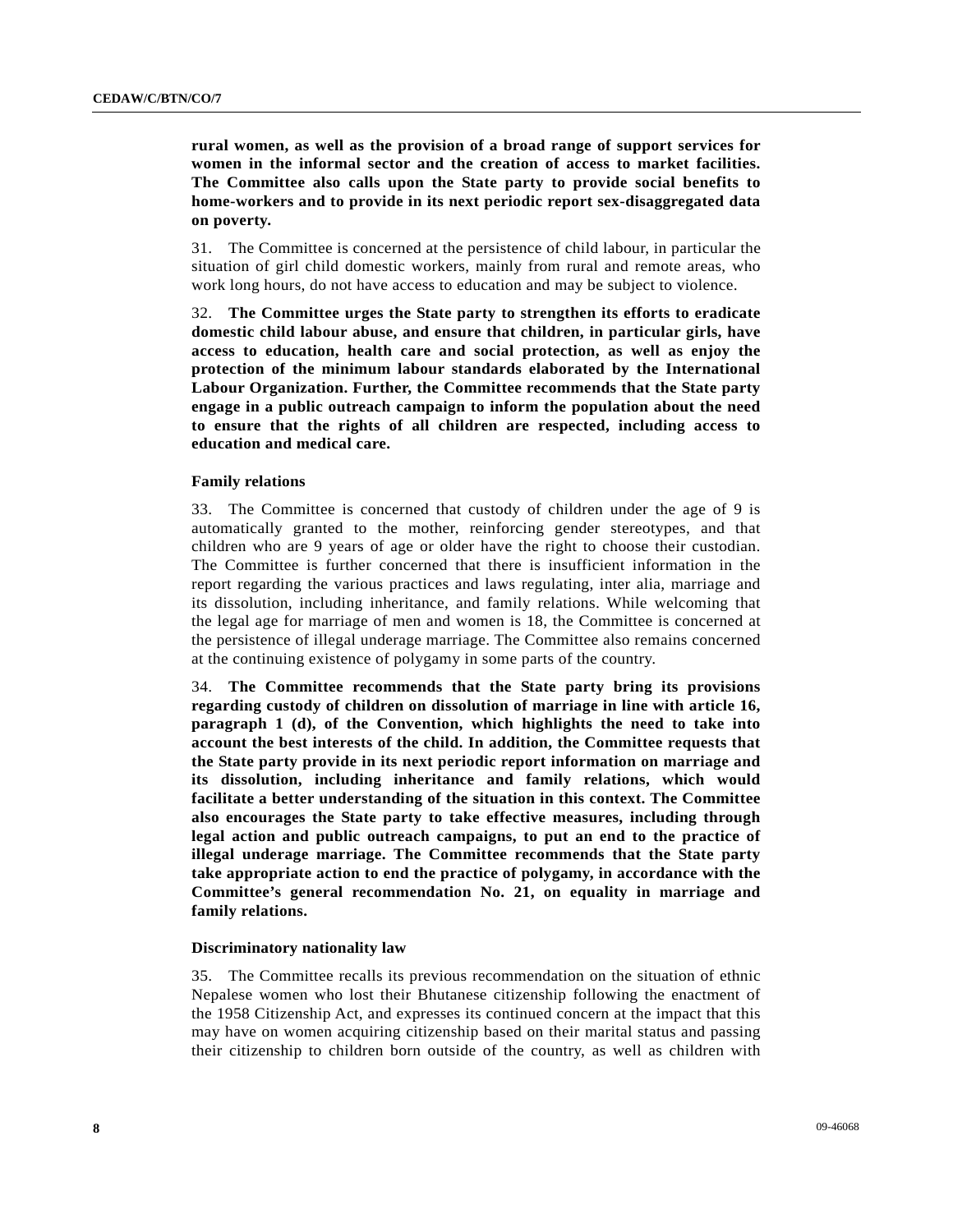non-national fathers, in particular those under 15 years of age, whose rights, including to education and access to health care, may be limited.

36. **The Committee is encouraged by the State party's willingness to resume talks with the Government of Nepal and recommends that it resolve all outstanding issues, including ensuring full access to free education and health services to all children under 15 years of age.**

#### **Optional Protocol and amendment to article 20, paragraph 1**

37. The Committee notes the positive statement made by the delegation regarding the ratification of the Optional Protocol to the Convention on the Elimination of All Forms of Discrimination against Women, and encourages the State party to ratify it as soon as possible, as well as to accept the amendment to article 20, paragraph 1, of the Convention, regarding the meeting time of the Committee.

#### **Beijing Declaration and Platform for Action**

38. **The Committee urges the State party to utilize fully, in the implementation of its obligations under the Convention, the Beijing Declaration and Platform for Action, which reinforce the provisions of the Convention, and requests the State party to include information thereon in its next periodic report.**

#### **Millennium Development Goals**

39. **The Committee emphasizes that full and effective implementation of the Convention is indispensable for achieving the Millennium Development Goals. It calls for the integration of a gender perspective and explicit reflection of the provisions of the Convention in all efforts aimed at the achievement of the Millennium Development Goals and requests the State party to include information thereon in its next periodic report.**

#### **Ratification of other treaties**

40. **The Committee notes that States' adherence to the nine major international human rights instruments enhances the enjoyment by women of their human rights and fundamental freedoms in all aspects of life. Therefore, the Committee encourages the Government of Bhutan to ratify the treaties to which it is not yet a party, namely, the International Covenant on Economic, Social and Cultural Rights, the International Covenant on Civil and Political Rights, the International Convention on the Elimination of All Forms of Racial Discrimination, the Convention against Torture and Other Cruel, Inhuman or Degrading Treatment or Punishment, the International Convention on the Protection of the Rights of All Migrant Workers and Members of Their Families, the Convention on the Rights of Persons with Disabilities and the International Convention for the Protection of All Persons from Enforced Disappearance.**

#### **Dissemination of concluding observations**

41. **The Committee requests the wide dissemination in Bhutan of the present concluding observations in order to make the people, including Government officials, politicians, parliamentarians and women's and human rights**